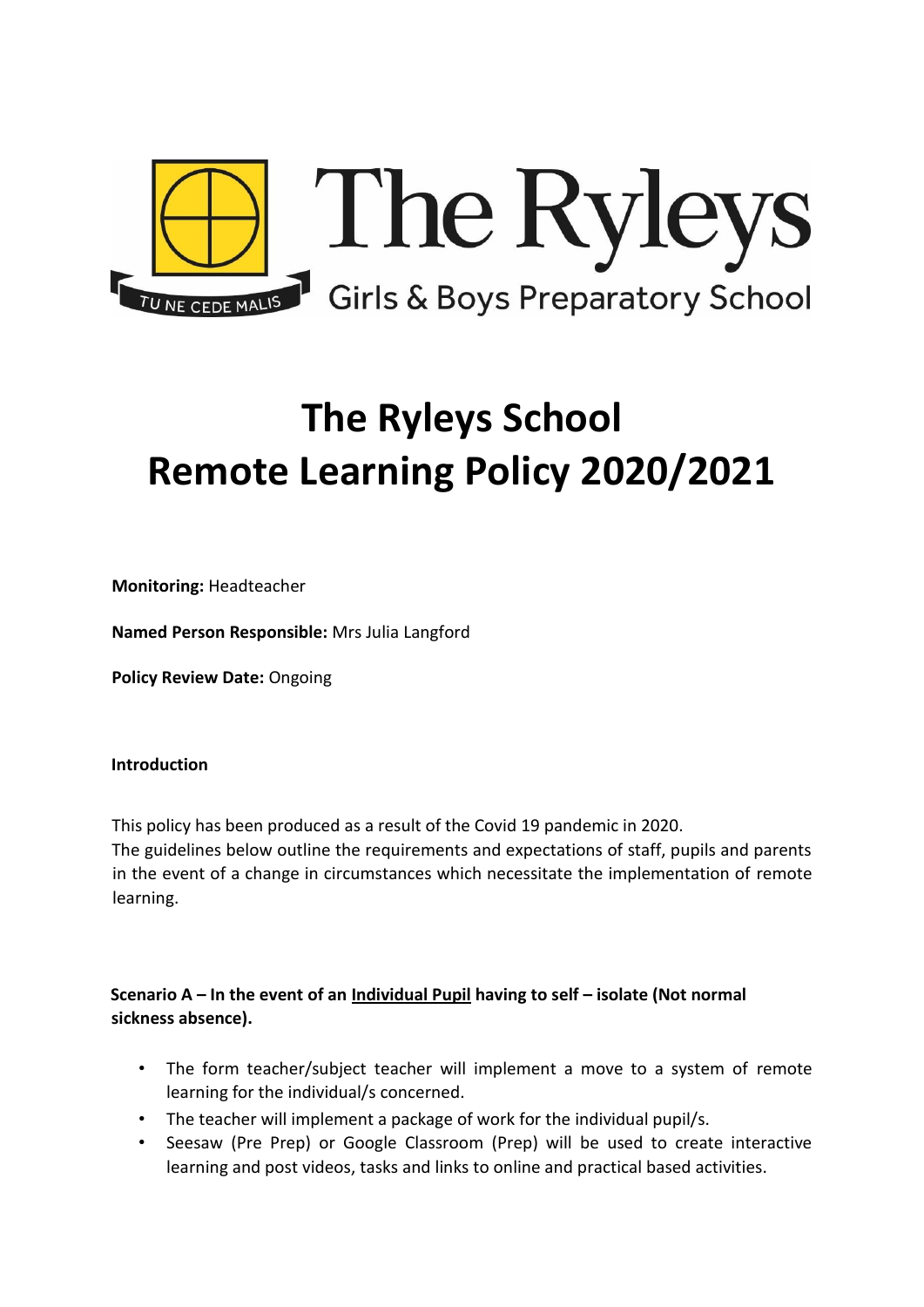- The teacher will also use the platforms to contact pupils for individual tutorials and check progress against the targets set. *(Any such tutorial or meeting will take place at a mutually convenient time.)*
- Where appropriate, pupils will be able to join lessons taking place in school via video link.
- Reading practice will be organised for those on the reading scheme.
- Parents / Carers should support their child to complete the tasks set and liaise with the school.

## **Scenario B - In the event of a whole class self-isolating or full lockdown**

- The class/school will move to a system of remote learning.
- A timetable of live lesson slots will be provided.
- Seesaw or Google Classroom will be used to create interactive learning and post videos, tasks and links to online and practical based activities.
- The usual class timetable will be followed, though there will not be a requirement for the lessons to be completed in that order. Parents and children can organise a schedule that is convenient for them.
- Teachers will either record lessons which will be available for the pupils to view or arrange a number of live lessons to take place each day depending on the age group of the children. For very young children, live lessons are not always the most appropriate or efficient way of teaching and learning. There will be a combination of whole class sessions and small group sessions depending on the subject and age group. (*We are conscious that not all pupils will be able to access timetabled lessons at the same time due to pressure on IT resources i.e. other siblings or parents may be using a limited number of devices. Therefore, pupils can access the learning at a time to suit them by using the recorded videos)*
- The Headteacher will either record messages which will be available to view or contact pupils via the platforms to check on progress, engagement and to facilitate learning and wellbeing. Parents/Carers should support their child/ren to complete the tasks set and liaise with the school.
- Reading practice and books will be organised for those on the reading scheme.
- Form teachers will be in daily contact with pupils regarding pastoral matters and for whole class meets.
- Such whole school events as awards 'assemblies' will be recorded.
- A programme of extra-curricular activities will be available.

**If the class teacher is self-isolating but feels well and is able to continue to deliver lessons they will do so from home but a teaching assistant will be present in class to hand out books and work and help support individual children.** The Headteacher will oversee this and cover or arrange cover where appropriate.

**If the class teacher is self-isolating and has tested positive for Covid-19 and is unable to provide work** for the class, other staff will assist with the online learning.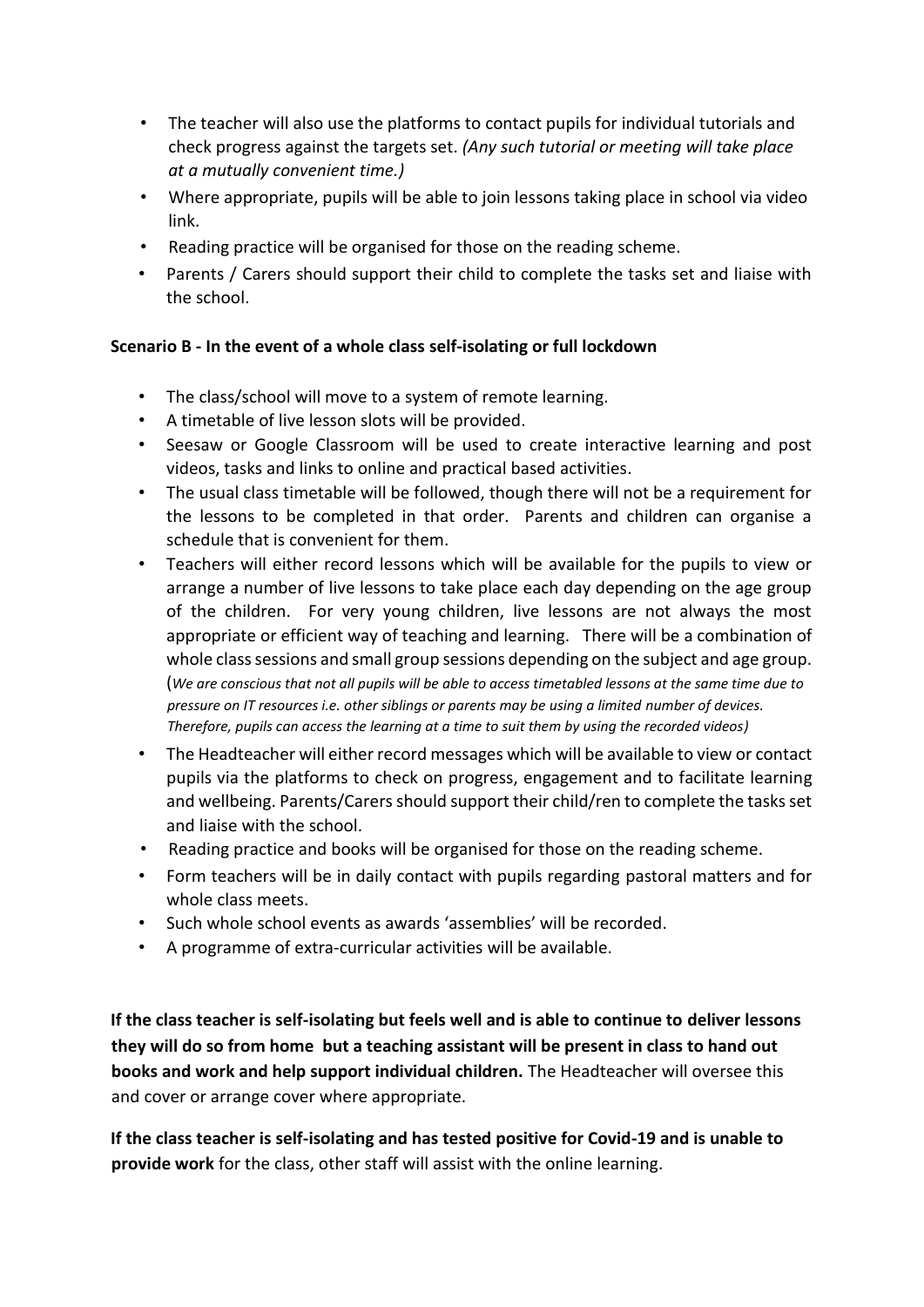The remote learning programme will be activated within 24 hours of a pupil or class having to remain at home.

## **Roles & Responsibilities**

#### **Headteacher**

The Headteacher is responsible for monitoring the effectiveness of teaching and learning arrangements and safeguarding protocols under any of the above scenarios.

#### **Teachers and Teaching Assistants/Support Staff**

Teachers and Teaching Assistants must be available every day during term time following their directed time. If they are unable to work for any reason during this time, for example due to sickness, they should report this using the normal absence procedure.

#### **Teachers are responsible for:**

- Following the protocols described above for each scenario to ensure the best possible education for the pupils under their responsibility.
- Liaising with support staff to support remote learning.

The amount of time expected for each child to complete the work under each scenario will depend on the age of the child. When setting work to be completed remotely, teachers need to be mindful of the time parents and carers will have to support each of their children as well as having to work from home and of course their access to a device. It would be expected that each day (Monday to Friday) pupils will have lessons and tasks as per their usual timetable.

Teachers can provide feedback and offer advice to pupils in the tutorials. This should be done as soon as possible after the child has completed a task.

Teachers will need to be aware in feedback that as well as the child being the audience, so will the parent and carer, and feedback should be given with that in mind, e.g. jargon and technical language which is school linked should be avoided or explained for parents to understand.

Teachers are not expected to give feedback outside school hours, but feedback should be given on a regular basis. It is not expected for teachers to feedback during the weekends or in a holiday period.

Teachers will track children's participation. Failure to participate will trigger an intervention from the Headteacher, who will contact parents directly to ensure the well-being of the child.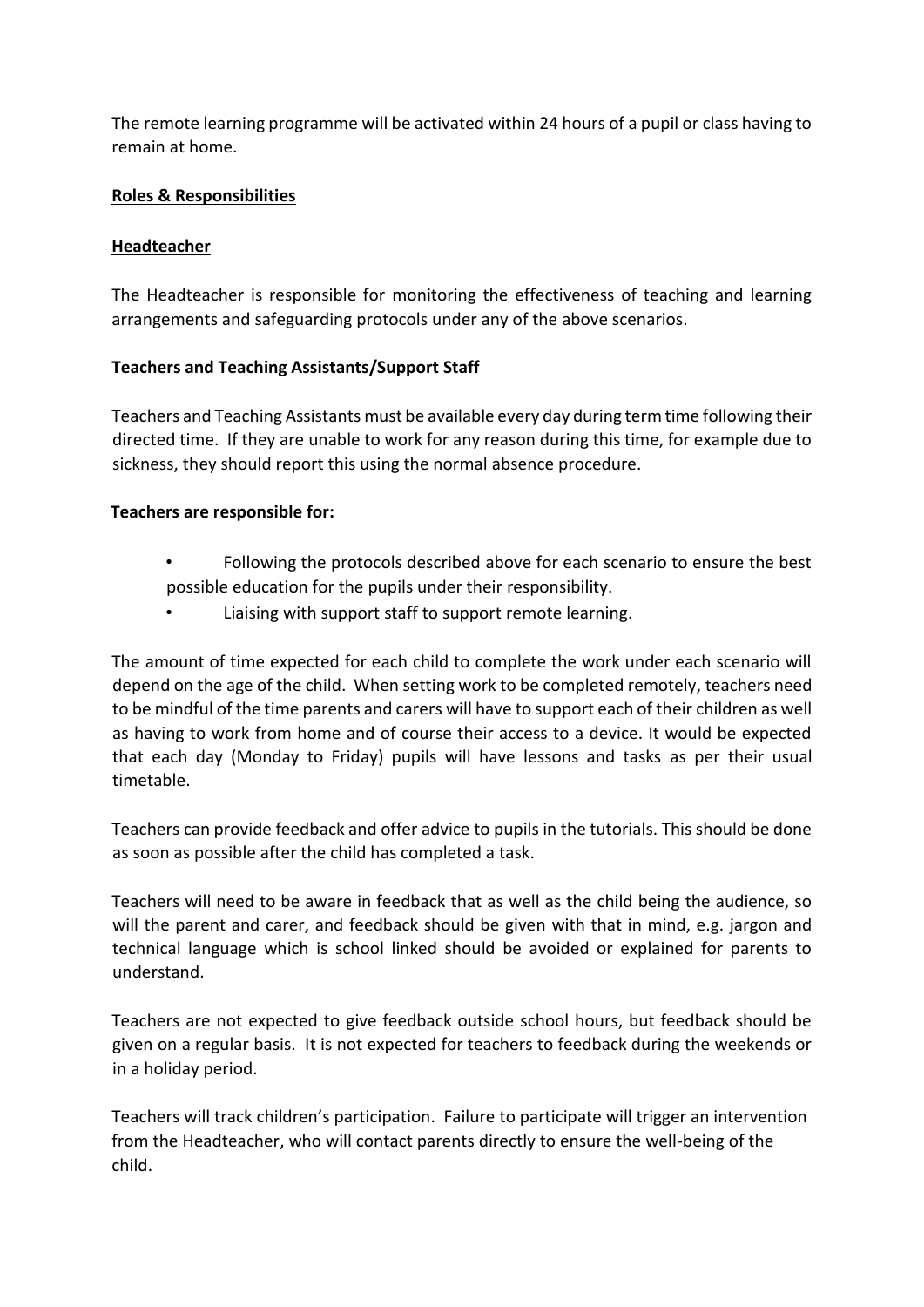If a parent needs clarification on how to complete the work set, or feedback from the teacher then this should be done via the remote learning platform or email.

## **If a parent or carer has a complaint, this should be referred to the Headteacher.**

# **If the complaint is of a safeguarding nature, then it should be referred to the Headteacher /DSLs who will follow the procedures in the Child Protection & Safeguarding Policy.**

## **Parents/Carers/Pupils**

## **Parents / Carers are responsible for:**

- Establishing a positive routine for children.
- Ensuring their child completes the tasks set on the timetable.
- Making the school aware if their child is sick or otherwise and can't complete their work.
- Seeking help from the school if they need it.

## **Pupils are responsible for:**

• Engaging with the relevant process under each scenario and completing the tasks set.

## **Learning Enhancement Department**

## **The SENCo is responsible for:**

- Liaising with colleagues in regard to the appropriateness of work set for the children on the SEND register for remote learning.
- Continuing 1:1 or small group support remotely.
- Liaising directly with parents and carers of SEND children in regard to supporting with remote learning.
- Liaising with outside agencies.
- Ensuring that pupils with EHCPs continue to have their needs met while learning remotely.
- Keeping up to date with EHCP annual reviews in line with DfE guidance.

## **Safeguarding**

Please refer to the school's Child Protection and Safeguarding policy and the addendum regarding school closure and COVID 19.

## **The Designated Safeguarding Lead is responsible for:**

Being available to monitor any safeguarding issues that may arise.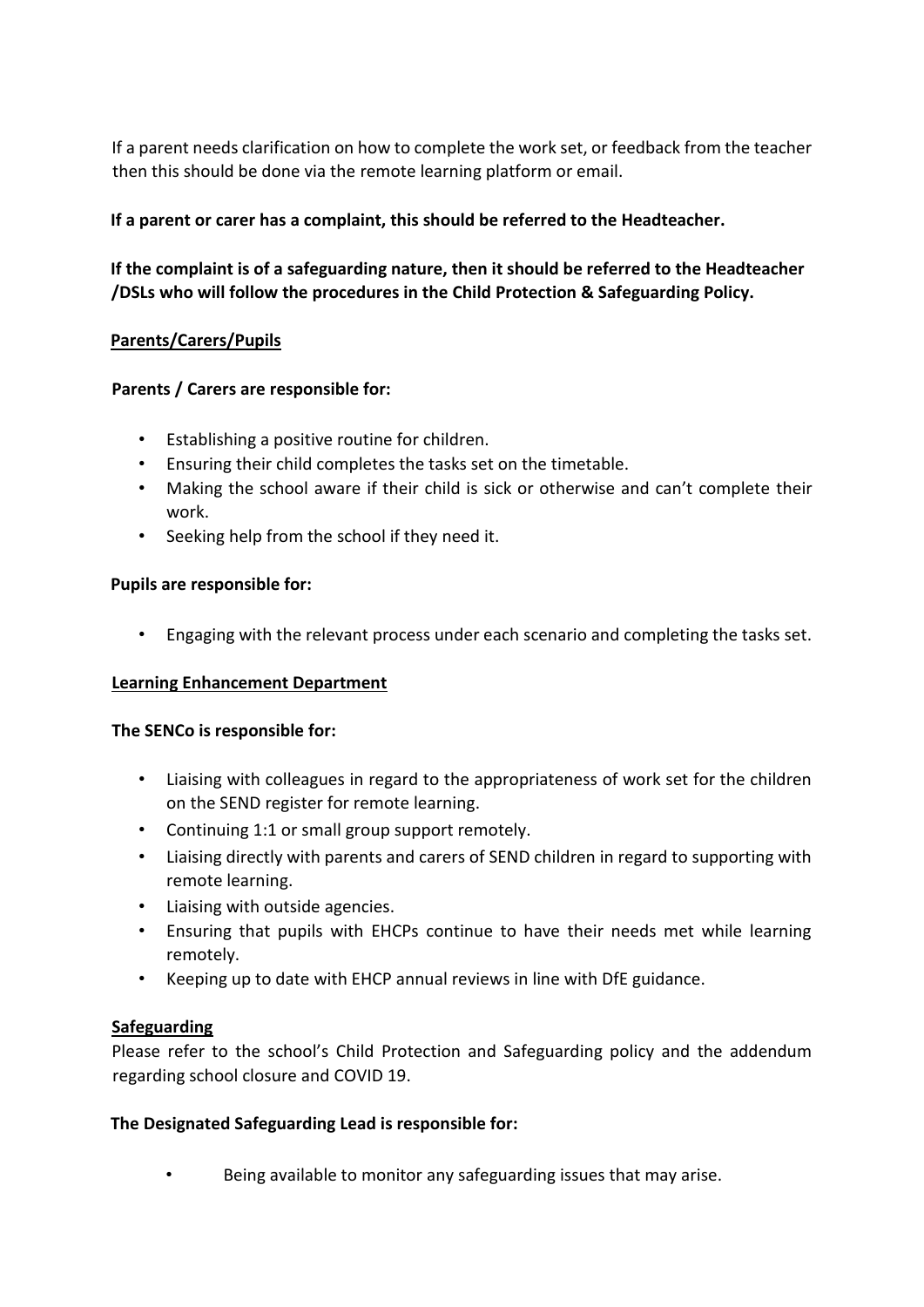## **The Governing Body is Responsible for:**

- Monitoring the consistency of the school's implementation of any of the above scenarios to ensure the quality of education remains as high quality as possible.
- Ensuring the staff are certain that systems are appropriately secure, for both data protection and safeguarding reasons.
- Liaising with the Headteacher to ensure the wellbeing of staff under any of the above scenarios.

# **Data Protection**

All staff should be mindful of the following:

- Any work completed by children should be stored in a file on that device.
- Staff members may need to collect and/or share personal data as part of the remote learning system. Such collection of personal data applies to our functions as a school and doesn't require explicit permission.
- Emails should not be shared with anyone outside of the school.

All staff members will take appropriate steps to ensure their devices remain secure. This includes, but is not limited to:

- Keeping the device password protected  $-$  strong passwords are at least 8 characters with a combination of upper and lower-case letters, numbers and special characters (e.g. asterisk or currency symbol).
- Ensuring the hard drive is encrypted this means if the device is lost or stolen, no one can access the files stored on the hard drive by attaching it to a new device.
- Making sure the device locks if left inactive for a period of time.
- Not sharing the device among family or friends.
- Installing antivirus and anti-spyware software.
- Keeping operating systems up to date always install the latest updates.

# **Online Safety**

School and parents must work together to ensure that children are safe online. Children must remember that they have learned in class about staying safe online. They must not share their passwords with others. Parents must supervise children whilst they are using the internet. Parents must remind children that whatever they write online is visible to others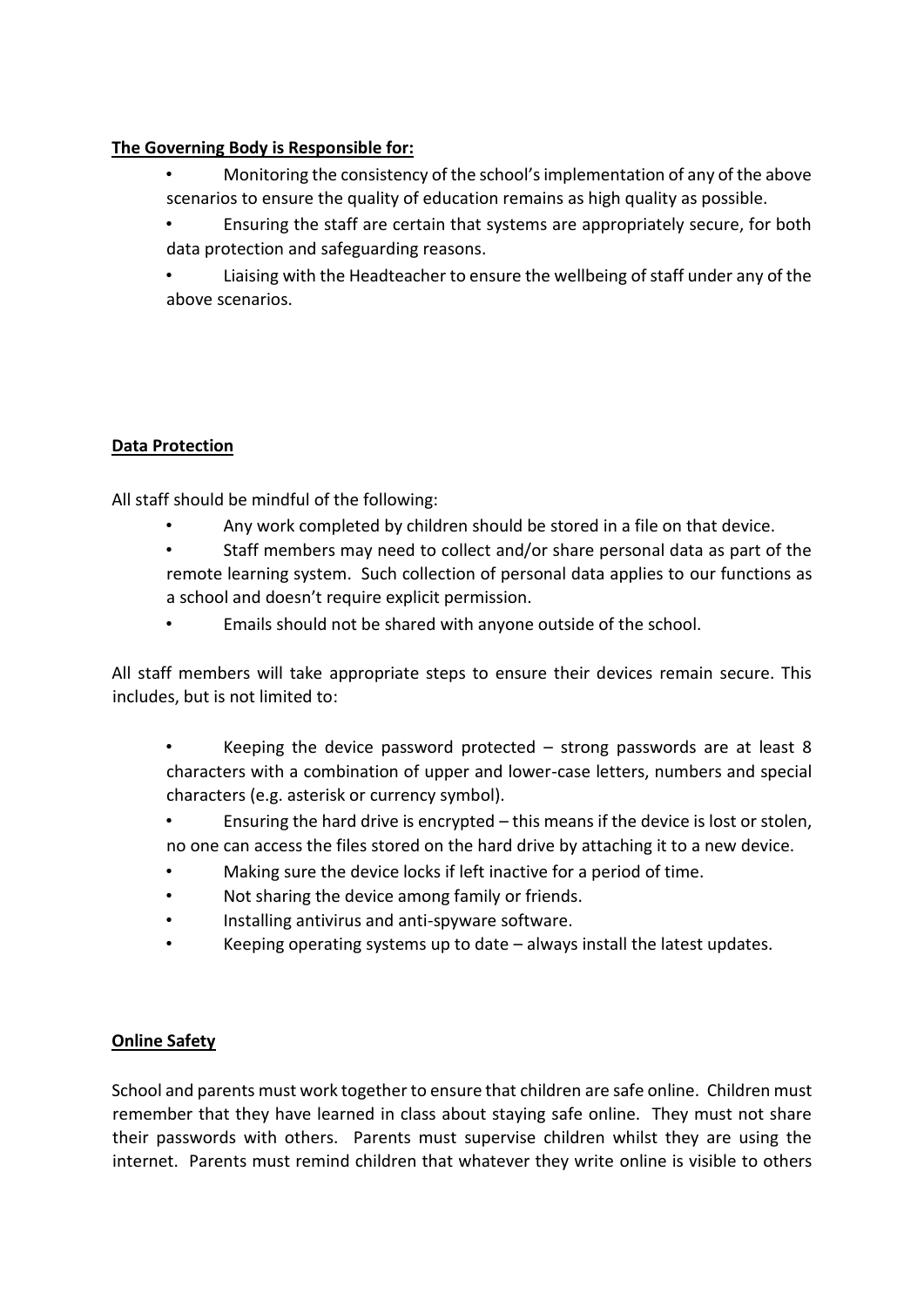and leaves a digital footprint. Parents can use online resources on the school website to help educate the children about staying safe online.

## **Protocol for Using Online Learning Platforms**

- Confirm with pupils, parents and carers if any tutorial is to be recorded.
- Follow all normal lesson protocol and school expectations regarding dress code, language and use of technology.

Conduct any lessons or tutorials from a public room in your home, or somewhere else suitable, taking consideration of the best location to deliver the lesson from. Be aware of what can be seen on the camera behind and around you.

• Adhere to GDPR at all times when personal data is shared with yourself by the pupil or their parent/guardian to enable an on-line link to be established.

• Advise the Headteacher or DSLs immediately and adhere to the school's safeguarding referral procedures if you have to end a lesson or tutorial due to inappropriate behaviour or safeguarding concerns.

#### **The Parent/Carer is required to:**

Be present in the same room as their child during the course of any live lesson or tutorial for the duration of each session, and be available for communication with the teacher during that time.

Ensure that every person the teacher may see during an online lesson is dressed appropriately for being seen in a public context. If inappropriate behaviour or dress is seen, the session will be terminated by the teacher.

- Ensure an appropriate environment is provided for any lessons or tutorials, with personal items and photographs out of sight**.**
- Be responsible for ensuring that other children and young people under the age of 18 do not come into sight of the camera during lessons or tutorial.
- Ensure no footage of any lesson or tutorial is captured by the device being used or any other device in the possession of the household where the lesson is occurring.
- Ensure no footage of any lesson or tutorial is posted on social media.
- Ensure that the remote learning platform is not used by the child or parent as a forum for chatting.
- Adhere to GDPR at all times when personal data is shared.

#### *Note: Language should always be appropriate, including that used by any family members in the background.*

We wish to ensure that all staff involved in Remote Learning or the use of technology to contact pupils or parents are briefed on best practice and any permanent or temporary changes to policy/procedures.